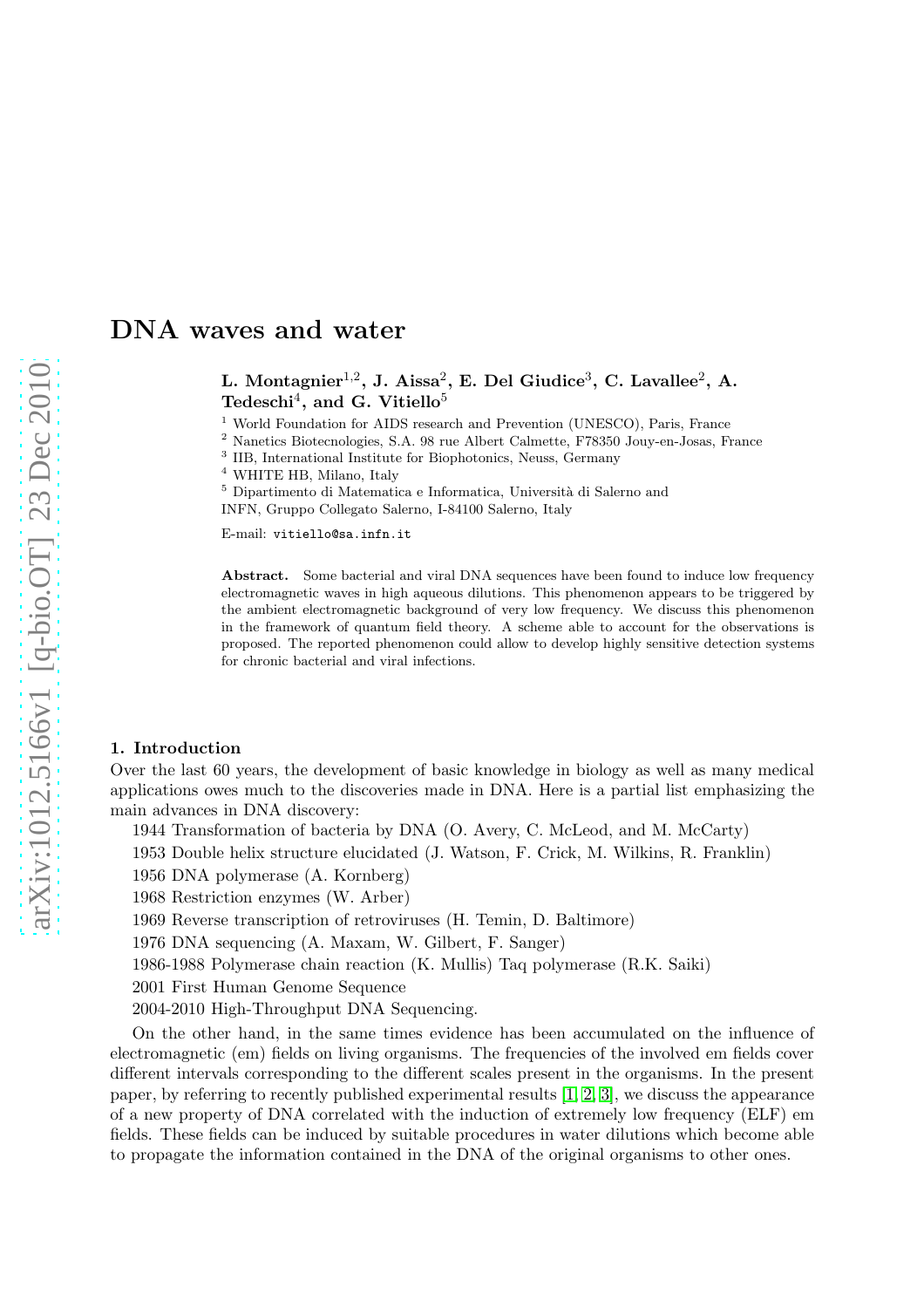

Figure 1. Device for the capture and analysis of em signals. (1) Coil made up of copper wire, impedance 300 Ohms. (2) Plastic stoppered tube containing 1 ml of the solution to be analyzed. (3) Amplifier. (4) Computer. From Ref. 1

The paper includes three Sections: the new facts, a theoretical scheme where to discuss them and the medical applications.

## 2. The new facts: a new property of DNA and the induction of electromagnetic waves in water dilutions

The story started ten years ago when one of us (L.M.) studied the strange behaviour of a small bacterium, a frequent companion of HIV, Mycoplasma pirum, and like HIV a lover of human lymphocytes. L.M. was trying to separate the bacterium, which is about 300 nm in size, from viral particles whose size is about 120  $nm$  by filtration using filters of 100  $nm$  and 20  $nm$ . Starting with pure cultures of the bacterium on lymphocytes, the filtrates were indeed sterile for the bacterium when cultured on a rich cellular medium, SP4. Polymerase chain reaction (PCR) and nested PCR, based on primers derived from a gene of M. pirum which had been previously cloned and sequenced, adhesin, were negative in the filtrate. However, when the filtrate was incubated with human lymphocytes, (previously controlled for not being infected with the mycoplasma) the mycoplasma with all its characteristics was regularly recovered! Then the question was raised: what kind of information was transmitted in the aqueous filtrate? It was the beginning of a long lasting investigation bearing on the physical properties of DNA in water. Indeed, a new property of M. pirum DNA was found: the emission of low frequency waves in some water dilutions of the filtrate, soon extended to other bacterial and viral DNAs.

The apparatus used to detect the electromagnetic signals comprises a solenoid capturing the magnetic component of the waves produced by the DNA solution in a plastic tube converting the signals into electric current. This current is then amplified and finally analyzed in a laptop computer using specific software (Fig. 1).

Here is a brief summary of the laboratory observations, which are described in more detail in [\[1,](#page-9-0) [2,](#page-9-1) [3\]](#page-9-2):

1) Ultra Low Frequency Electromagnetic Waves (ULF 500−3000 Hz) were detected in certain dilutions of filtrates (100  $nm$ , 20  $nm$ ) from cultures of micro-organisms (virus, bacteria) or from the plasma of humans infected with the same agents (Fig. 2). Same results are obtained from their extracted DNA.

2) The electromagnetic signals (EMS) are not linearly correlated with the initial number of bacterial cells before their filtration. In one experiment the EMS were similar in a suspension of E. coli cells varying from  $10^9$  down to 10. It is an all or none phenomenon.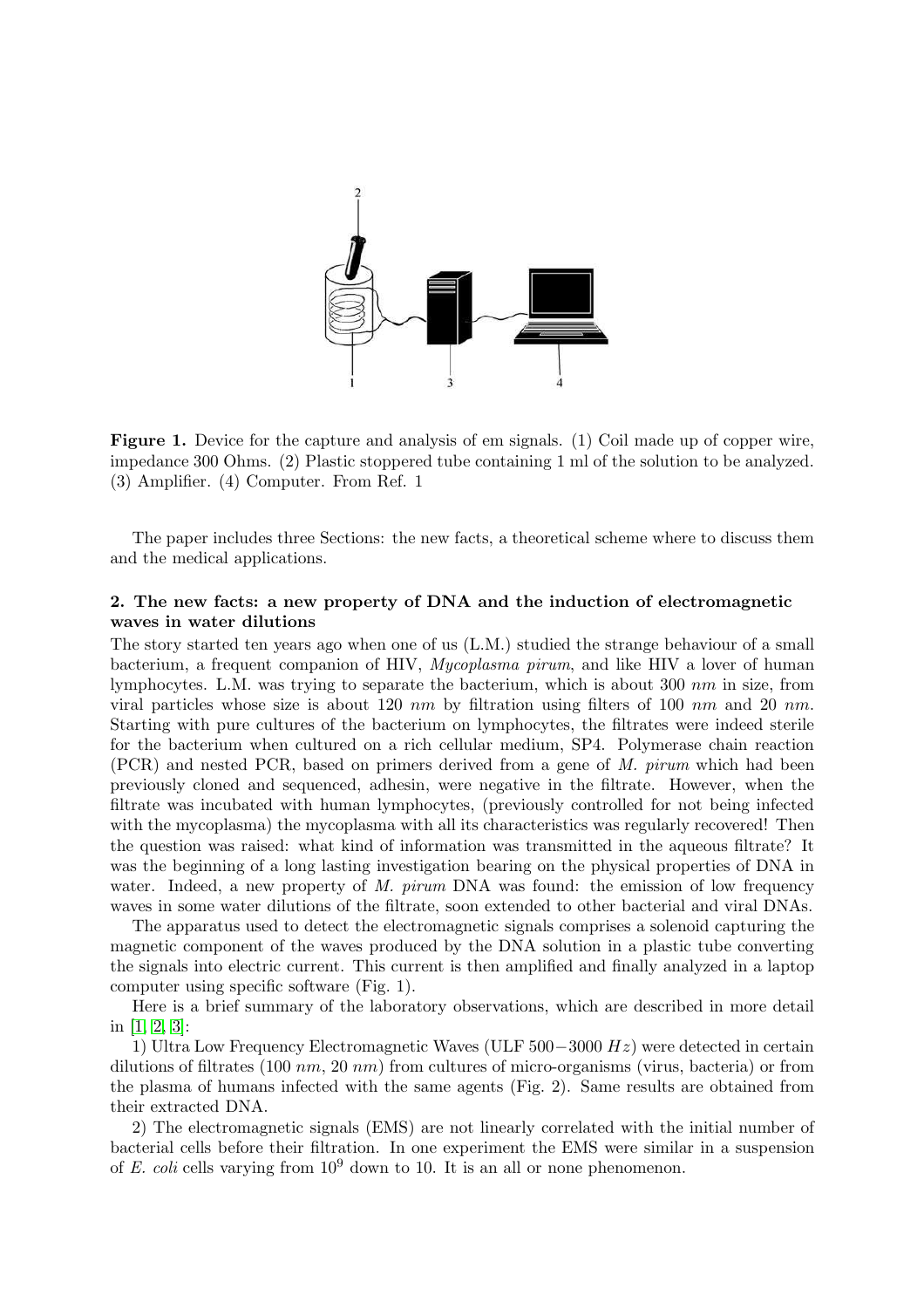

Figure 2. Typical signals from aqueous dilutions of M. pirum (Matlab software). Note the positive signals from D-7 to D-12 dilutions. From Ref. 1

3) EMS are observed only in some high water dilutions of the filtrates. For example, from  $10^{-9}$  to  $10^{-18}$  dilutions in some preparations of E. coli filtrates.

4) In the case of M. pirum, an isolated single gene (adhesin, previously cloned and sequenced) could induce the EMS. As the gene was cloned in two fragments, each of the isolated fragments was able to generate EMS, suggesting that a short DNA sequence was sufficient to induce the signals. Similarly, a short HIV DNA sequence (104 base pair) is found to be sufficient to produce the EMS.

5) Some bacteria are not producing EMS: this is the case of probiotic bacteria such as Lactobacillus and also of some laboratory strains of E. coli used as cloning vector.

6) These studies have been extended to viruses, although not all the viral families have been explored. Similar EMS were detected from some exogenous retroviruses (HIV, FeLV), hepatitis viruses (HBV, HCV), and influenza A (in vitro cultures). In general, EMS are produced by 20 nm filtrates of viral suspensions or from the extracted DNA: a question remains for RNA viruses (HCV, influenza) as to whether the RNA from the mature viral particles is a source of EMS, or not. In the case of HIV, EMS are not produced by the RNA of viral particles, but rather are produced by the proviral DNA present in infected cells. In the case of bacteria, EMS are produced by 100 nm filtrates and not by 20 nm filtrates, indicating that the size of the structures producing EMS is ranging between 20 and 100 nm. This justifies the name of nanostructures. These studies are highly suggestive that one is dealing with nanostructures made of water. Highly purified water samples are used, although one cannot exclude the role of minimal traces of impurities. The EMS production by the nanostructures is resistant to: Rnase treatment, Dnase (while this will destroy the DNA at the origin of EMS), Protease (proteinase K), Detergent (SDS). However, they are sensitive to heat (over  $70 °C$ ) and freezing  $(-80 °C)$ . This sensitivity is reduced when dealing with purified short DNA sequences. The technical conditions for EMS induction is summarized by the following list:

- Filtration:  $\frac{450}{100}$  nm for bacterial DNA,  $\frac{450}{20}$  nm for viral DNA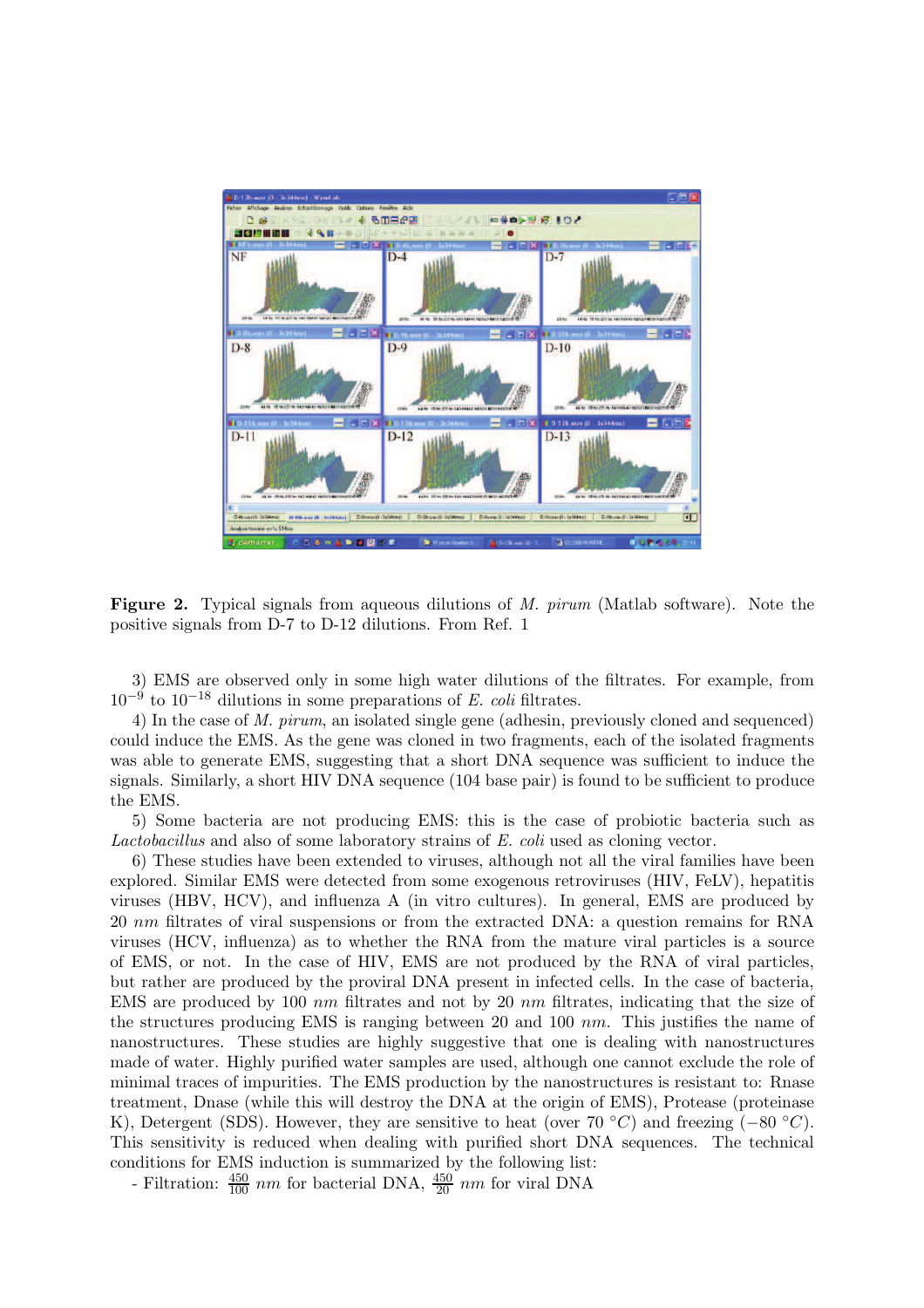

Figure 3. Transmission of DNA genetic information into water through electromagnetic waves. From Ref. 3

- High dilutions in water
- Mechanical agitation (Vortex) between each dilution

- Excitation by the electromagnetic background of extremely low frequency (ELF), starting very low at 7 Hz. The excitation is not induced when the system is shielded by a mu-metal cage.

The stimulation by the electromagnetic background of very low frequency is essential. The background is either produced from natural sources (the Schumann resonances [\[4\]](#page-9-3) which start at 7.83  $Hz$ ) or from artificial sources.

### 2.1. Transmission of DNA sequence through waves and water

In further experiments a fragment of HIV DNA taken from its long terminal repeat (LTR) has been used as the DNA source. This fragment was amplified by PCR (487 base pairs) and nested PCR (104 base pairs) using specific primers. In a first step, DNA dilutions were made, in which the production of EMS under the ambient electromagnetic background was detected. Then the following steps were taken. As shown in Fig. 3, one of the positive dilutions (say  $10^{-6}$ ) was placed in a container shielded by  $1 \, mm$  thick layer of mu-metal (an alloy absorbing ultralow frequency waves). In its vicinity another tube containing pure water was placed. The water content of each tube was filtered through 450 nm and 20 nm filters and diluted from  $10^{-2}$  to  $10^{-15}$ . A copper solenoid is placed around them and receives a low intensity electric current oscillating at  $7 Hz$ , produced by an external generator. The produced magnetic field is maintained for 18 hours at room temperature. EMS are then recorded from each tube. Now also the tube containing water emits EMS, at the dilutions corresponding to those positive for EMS in the original DNA tube.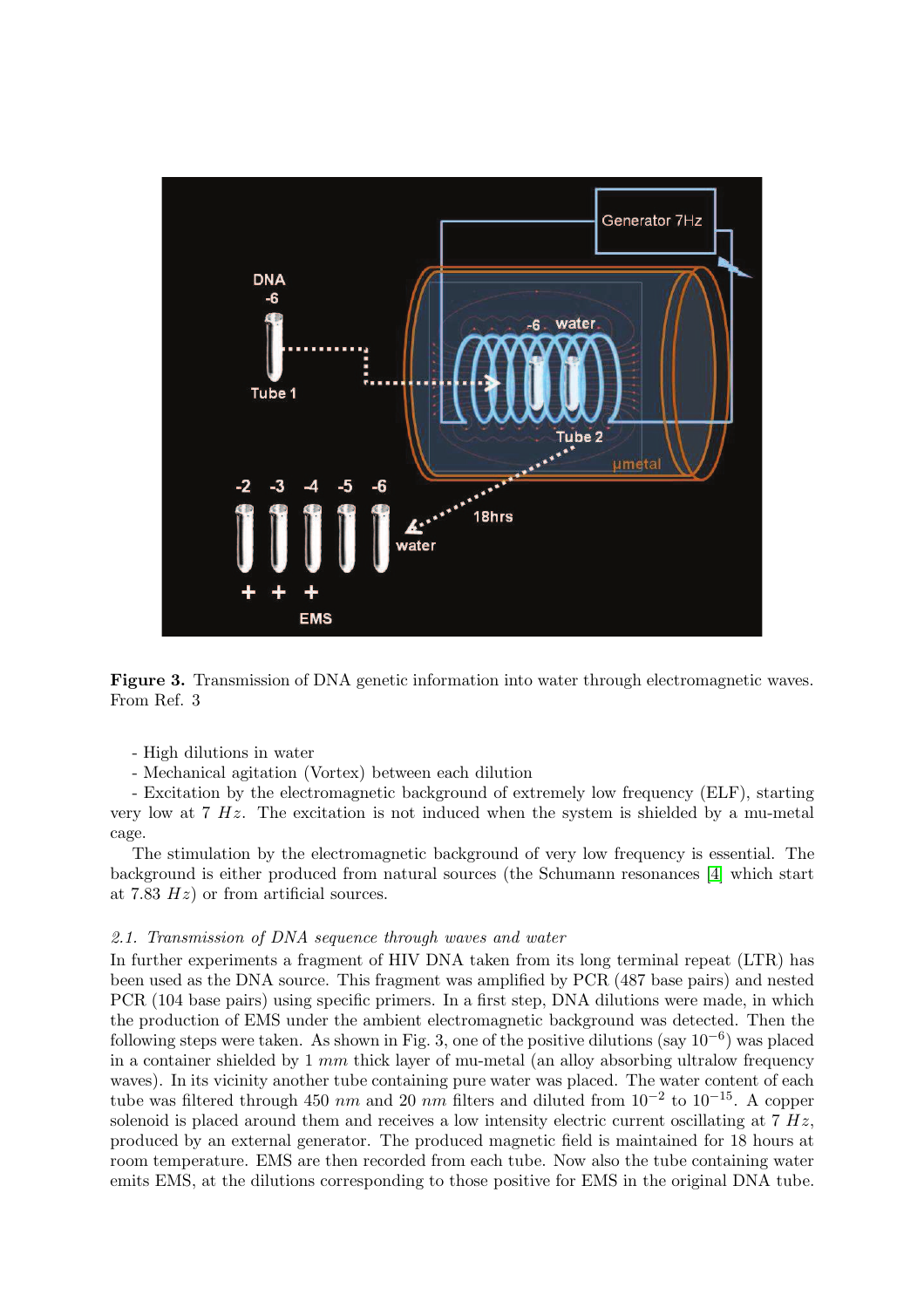This result shows that, upon  $7 \, Hz$  excitation, the transmission into pure water of the oscillation of the nanostructures initially originated from DNA has been achieved. The following controls were found to suppress the EMS transmission in the water tube:

- Time of exposure of the two tubes less than 16 − 18 hrs
- No coil
- Generator of magnetic field turned off
- Frequency of excitation  $\langle 7 \text{ Hz} \rangle$
- Absence of DNA in tube 1.

At this point the most critical step was undertaken, namely to investigate the specificity of the induced water nanostructures by recreating from them the DNA sequence. For this all the ingredients to synthesize the DNA by polymerase chain reaction (nucleotides, primers, polymerase) were added to the tube of signalized water. The amplification was performed under classical conditions (35 cycles) in a thermocycler. The DNA produced was then submitted to electrophoresis in an agarose gel. The result was that a DNA band of the expected size of the original LTR fragment was detected. It was further verified that this DNA had a sequence identical or close to identical to the original DNA sequence of the LTR. In fact, it was 98 % identical (2 nucleotide difference) out of 104. This experiment was found to be highly reproducible (12 out of 12) and was also repeated with another DNA sequence from a bacterium, Borrelia burgdorferi, the agent of Lyme disease. It was shown clearly that the water nanostructures and their electromagnetic resonance can faithfully perpetuate DNA information. These elements give support to a provocative explanation of our *Mycoplasma pirum* filtration experiment (Fig. 1): the nanostructures induced by  $M$ . pirum DNA in the filtered water represent different segments of its genomic DNA. Each nanostructure when in contact with the human lymphocytes is retro-transcribed in the corresponding DNA by some cellular DNA polymerases. Then there is a certain probability (even very low) that each piece of DNA recombines within the same cell to other pieces for reconstructing the whole DNA genome. We have to assume that in presence of the eukaryotic cells the synthesis of the mycoplasma components (membrane lipids, ribosomes) can be also instructed by the mycoplasma DNA. One single complete mycoplasma cell is then sufficient to generate the whole infection of lymphocytes. Recent experiments of the G. Vinter group have shown [\[5\]](#page-9-4) that a synthetic genomic DNA is sufficient to maintain all the characteristics of a mycoplasma. All the steps assumed in the regeneration from water can be analyzed and open to verification.

#### 3. The theoretical framework

The above experimental observations fit into the physical view which addresses biological dynamics as an interplay of chemical processes and em interactions; in other words, as an array of em assisted biochemical reactions.

We will try to interpret the above experimental results in the framework of a recently proposed theory of liquid water based on Quantum Field Theory (QFT) [\[6\]](#page-9-5)-[\[11\]](#page-9-6). This theory is intrinsically non-linear and it provides the suitable tools to describe a complex ensemble of processes which are also non-linear.

Let us first summarize the main points of such a theory, whose details can be found in the quoted references.

The starting point is the realization that liquid water molecules cannot be assumed to be bound by purely static interactions (H-bonds, electric dipole-dipole interaction). Their binding is actually induced by the time-dependent radiative long range em field. Short range static bonds, such as H-bonds, then set in as a consequence of the molecule condensation induced by such long range radiative fields.

The main results of the theory are [\[6\]](#page-9-5)-[\[11\]](#page-9-6):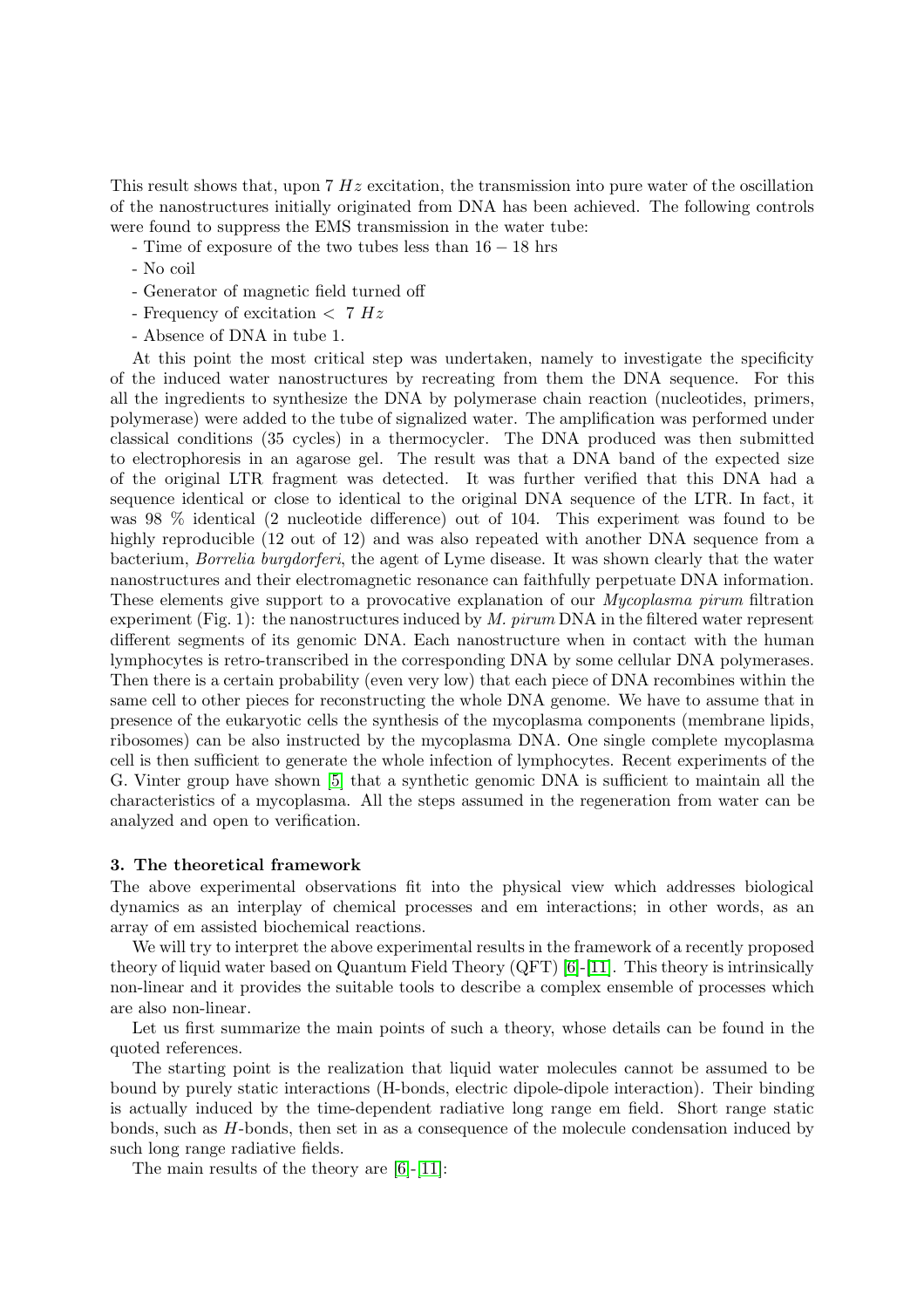a) An ensemble of molecules interacting with the radiative em field acquires, above a density threshold and below a critical temperature, a new non-trivial minimum energy state, different from the usual one where the oscillations of the molecules are uncorrelated and the em field is vanishing. The new minimum energy state implies a configuration of the system where all molecules enclosed within an extended region, denominated Coherence Domain (CD), oscillate in unison in tune with an em field trapped within the CD. The size of this extended region is just the wavelength  $\lambda$  of the trapped em field. The collective coherent oscillation of the molecules component the CD occurs between the individual molecule ground state and an excited state whose volume, according to atomic physics, is wider than the ground state volume. The wavelength  $\lambda$  of the trapped em field depends on the excitation energy  $E_{exc}$  through the equation:

<span id="page-5-0"></span>
$$
\lambda = \frac{hc}{E_{exc}}\tag{1}
$$

The CD is a self-produced cavity for the em field because of the well known Anderson– Higgs–Kibble mechanism [\[9\]](#page-9-7) which implies that the photon of the trapped em field acquires an imaginary mass, becoming therefore unable to leave the CD. It is just this self-trapping of the em field that guarantees that the CD energy has a finite lower bound. Because of this self-trapping the frequency of the CD em field becomes much smaller than the frequency of the free field having the same wavelength. The above results apply to all liquids. The peculiarity of water is that the coherent oscillation occurs between the ground state and an excited state lying at 12.06  $eV$  just below the ionization threshold (12.60  $eV$ ). In the case of liquid water, the CD (whose size is 100  $nm$  according to Eq. [\(1\)](#page-5-0)) includes an ensemble of almost free electrons which are able to accept externally supplied energy and transform it into coherent excitations (vortices) whose entropy is much lower than the entropy of the incoming energy. Consequently, water CDs could become dissipative structures in the sense of the thermodynamics of irreversible processes [\[12\]](#page-9-8)-[\[14\]](#page-9-9).

b) Coherence among molecules is counteracted at any non-vanishing temperature T by thermal collisions which could put molecules out of tune, like in the Landau picture of liquid Helium [\[15\]](#page-9-10). The competition between electrodynamic attraction and thermal noise produces a permanent crossover of molecules between a coherent regime and a non-coherent one. For a given value of T, the total number of coherent and non-coherent molecules are constant, but each molecule oscillates between the two regimes producing a continuous change of the space distribution of the coherent and non-coherent fractions of the molecules. It is just this flickering landscape of the two phases of liquid water to produce, in the case of experiments whose resolution time is long enough, the appearance of water as a homogeneous liquid. However, the above property holds only for bulk water. Near a surface, the attraction between water molecules and the surface could protect the coherent structure from the thermal noise, giving rise to a stabilization of the coherent structure. This is in particular the case of living organisms where water molecules are bound to membranes or biomolecule backbones. In this case CDs live long enough to exhibit the peculiar properties of coherence.

c) CDs store externally supplied energy in form of coherent vortices. These vortices are long lasting because of coherence, so that a permanent inflow of energy produces a pile up of vortices; they sum up to give rise to a unique vortex whose energy is the sum of the partial energies of the excitations which have been summed up. In this way water CDs can store a sizeable amount of energy in a unique coherent excitation able to activate molecular electron degrees of freedom; this high-grade energy is the sum of many small contributions, whose initial entropy was high.

d) CDs oscillate on a frequency common to the em field and the water molecules and this frequency changes when energy is stored in the CD. When the oscillation frequency of the CD matches the oscillation frequency of some non aqueous molecular species present on the CD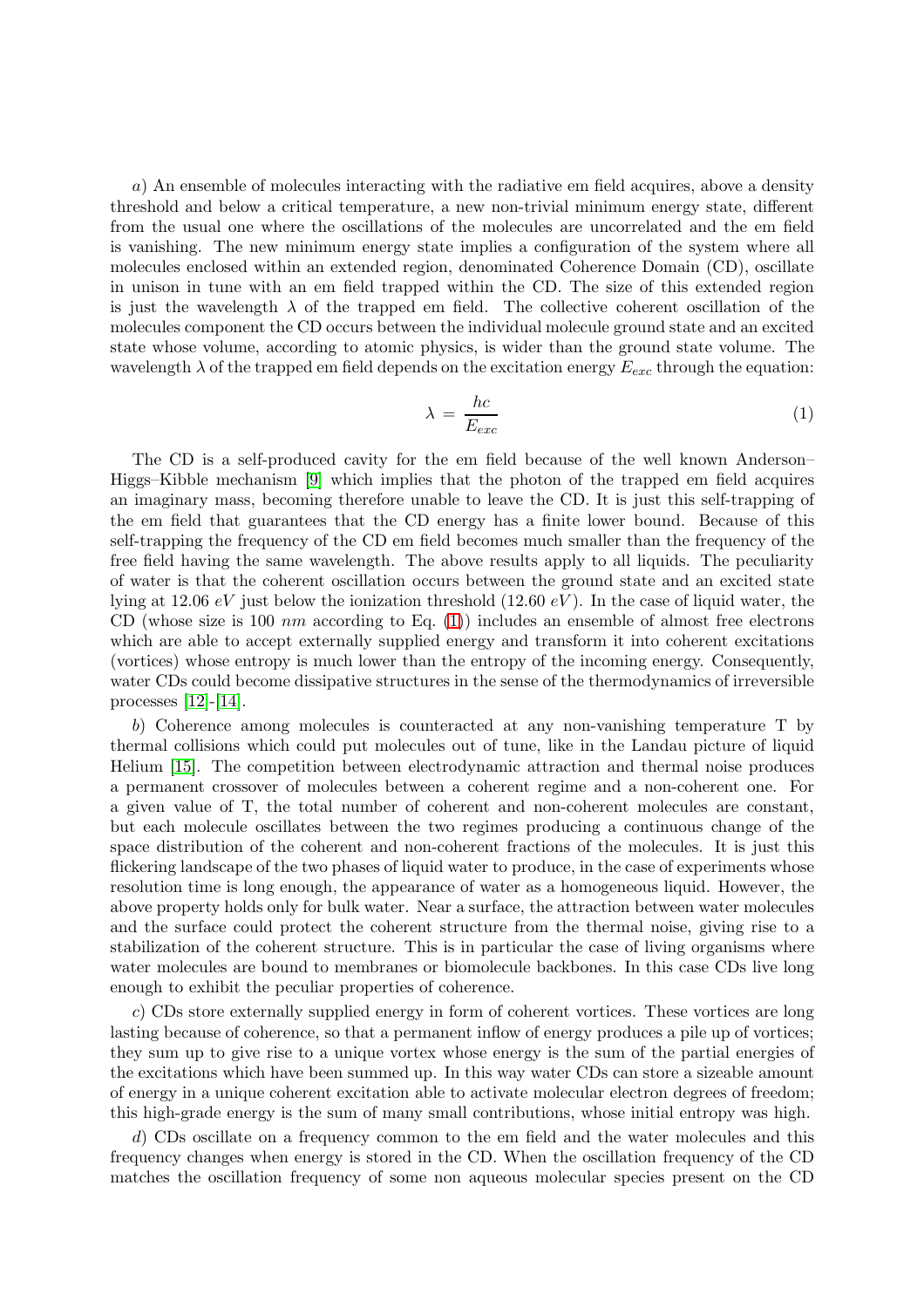boundaries, these "guest" molecules become members of the CD and are able to catch the whole stored energy, which becomes activation energy of the guest molecules; consequently, the CD gets discharged and a new cycle of oscillation could start. The above mechanism fits the intuition of Albert Szent-Gyorgyi [\[16\]](#page-9-11) who proposed half a century ago that water surrounding biomolecules should be at the origin of the excitations of molecule electron levels responsible for chemical reactions. Moreover, should the ensemble of frequencies able to attract the component monomers of a polymer be excited in the water CD, the polymer would be created by the attraction of the monomers on the CD, provided that they be present in the solution. In this way it is possible to induce the polymerization of monomers by supplying to the water CDs of the monomer solution the em fields having the relevant frequencies (electromagnetic information).

e) A collective performance of water CDs, which could give rise to a biochemical activity synchronous in a mesoscopic region, should demand a uniform rate of energy loading for all the involved CDs. This requirement is satisfied by a mechanism which includes electrolyte ions, whose essential role in the biological dynamics is widely recognized. Ions close to water CDs are attracted by the em field trapped in the domains; so they are kept orbiting around the domain moving at a circular speed proportional to the so called cyclotron frequency  $\nu_c$ :

<span id="page-6-1"></span>
$$
\nu_c = \frac{1}{2\pi} \frac{q}{m} B \tag{2}
$$

where q and m are the electric charge and the mass of the ion, respectively, and  $B$  is the magnetic field. Since DNA and also proteins are polyelectrolytes, they are surrounded by a cloud of positive counter-ions; ions having a cyclotron frequency in the interval between 1 and 100  $Hz$  play an important role. It has been experimentally detected by M. Zhadin [\[17\]](#page-9-12) and later by Zhadin and Giuliani [\[18\]](#page-9-13) that by applying a magnetic field, having a frequency which matches the ion cyclotron frequency, on a system where ions are present, these ions are extracted from their orbits. This mechanism has been theoretically clarified in [\[19\]](#page-9-14). Due to the conservation of angular momentum, the extraction of ions from the cyclotron orbits produces a rotational motion of the quasi free electrons of the water CDs, which therefore become energetically excited [\[20\]](#page-9-15). In the case where the ion concentration could be assumed to be uniform in a mesoscopic region and the externally applied magnetic field has also a mesoscopic size, the amount of energy excitation could be assumed uniform in a region including a large number of water CDs which correspondingly are excited in a uniform way, thus ensuring the coherence among them. The persistence in time of such extremely low frequency magnetic fields guarantees a steady excitation of the water CDs and correspondingly of the biochemical activity catalyzed by them.

Let us analyze now the experimental results reported in Section 2 within the theoretical framework summarized above.

The role played by the background of low em frequency is understood by observing that in order to load energy in the water CDs, we need a resonant alternating magnetic field. In higher organisms, such as the humans, this field can be produced by the nervous system. Elementary organisms, such as bacteria, should use environmental fields. Good candidates are the Schumann modes of the geomagnetic field [\[4\]](#page-9-3). These modes are the stationary modes produced by the magnetic activity (lightnings or else) occurring in the shell whose boundaries are the surface of the Earth and the conductive ionosphere, which acts as a mirror wall for the wavelengths higher than several hundreds of meters. These stationary modes should have a frequency  $\nu_s$  which in the ideal case is [\[4\]](#page-9-3)

<span id="page-6-0"></span>
$$
\nu_s(n) = \frac{c}{2\pi R} \sqrt{n(n+1)} \,, \tag{3}
$$

where  $R$  is the radius of the Earth. The real Earth-ionosphere cavity is not an ideal one, so that real frequencies are a little bit lower than the values given by Eq. [\(3\)](#page-6-0). Actually, peaks around 7.83, 14.3, 20.8, 27.3 and 33.8 Hz are experimentally found.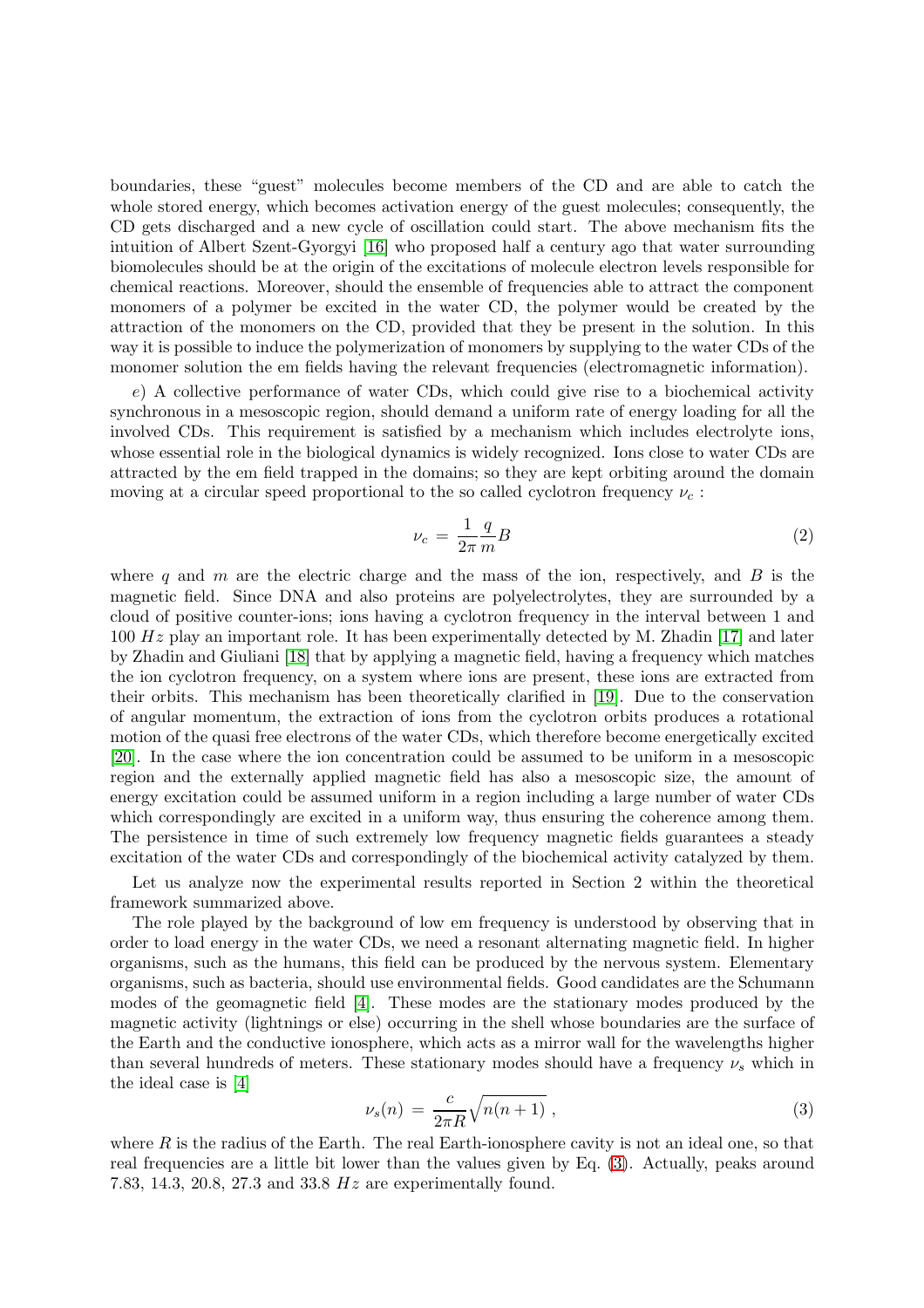Consequently, in order to produce the energy loading of CDs, the biological system should select ion species having a  $\frac{q}{m}$  ratio such that, given the local value of B in the organism, the value given by Eq.  $(2)$  fits with one of the Schumann resonances. The local value of B is expected to be not much different from the value of the Earth's magnetic field, which is in the order of 50 microtesla.

As explained in the point e above, ions are extracted from their orbits when a magnetic field B is applied so to match the ion cyclotron frequency. This is done indeed by the Schumann mode of 7.83  $Hz$  of the geomagnetic field. Such an extraction of ions from their cyclotron orbits produces in turn, because of conservation of angular momentum, a counter-rotation of the plasma of quasi-free electrons in the CDs, whose frequency depends, of course, on the number of involved ions, namely on their concentration, which therefore is the only relevant variable. The phenomenon occurs in the same way on all the CDs of the system, whose number is irrelevant for this purpose, in agreement with the item 2 in Section 2.

As a result, the so induced rotation of the plasma of the quasi-free electrons in the CDs produces the observed EMS signal.

A confirmation that the observed frequencies are produced by magnetic activity is given by the circumstance that the excitation is prevented by mu-metal absorption.

Summarizing, the above analysis fits with the role that the frequency at 7.83  $Hz$  plays in the observations (see Section 2).

It is interesting to observe that, should the cyclotron orbits around the water shell be saturated by an ion species which does not match the Schumann resonances, the activity of the biological system would be inhibited. This prediction is in agreement with facts since we know that there are ions promoting biological activity and ions inhibiting it. The above conclusion holds, of course, if the only em background is the natural one (Schumann modes) or an artificial em background with frequencies similar to the Schumann ones; should an artificial em background with a different frequency distribution be present, a reshuffling of the favorable and unfavorable ion species would occur. This feature could provide a rationale for the observed impact of ELF fields on the physiological activity.

We observe also that the dependence on the concentration is at the origin of the dependence of the signal frequencies on the aqueous dilution. Since angular momentum is quantized, a threshold in the dilution (ion concentration) value is naturally expected, as indeed observed. In more detail, suppose one is able to extract n ions per CD, then the plasma of  $N$  quasi-free electrons starts to rotate with a frequency much higher than the ion cyclotron frequency since electron mass is much smaller than the ion mass. A corresponding co-resonating field appears in the surroundings of the rotating CDs and could be at the origin of an extended coherence among CDs.

The CD frequency is decreased by the increase of aqueous dilution. The existence of a window of dilutions (see point 3 in Section 2) could be understood by presuming that the signal produced by the lower dilutions could have a frequency higher than the interval of the values detectable by the used instruments. Higher dilutions, on the contrary, could produce no signal because the ion concentration is decreased below the threshold able to excite the CDs.

We note that the coherence among the CDs in a region of mesoscopic extension, produced in the presence of the excitation energy in such a region, may sustain the non-dispersive propagation of the em radiative field. Here a peculiar role is played by the specific DNA structure and by the coherent water surrounding it. This is a point to be further analyzed on the basis of the specific chemical structure of the DNA fragments used in the experiments. Such an important investigation is in our future plans.

The field associated to the observed EMS, generated through the highly non-linear mechanism described above, may also trigger the coherence among the CDs in a second tube containing pure water where it is allowed to penetrate under the conditions set in the experiments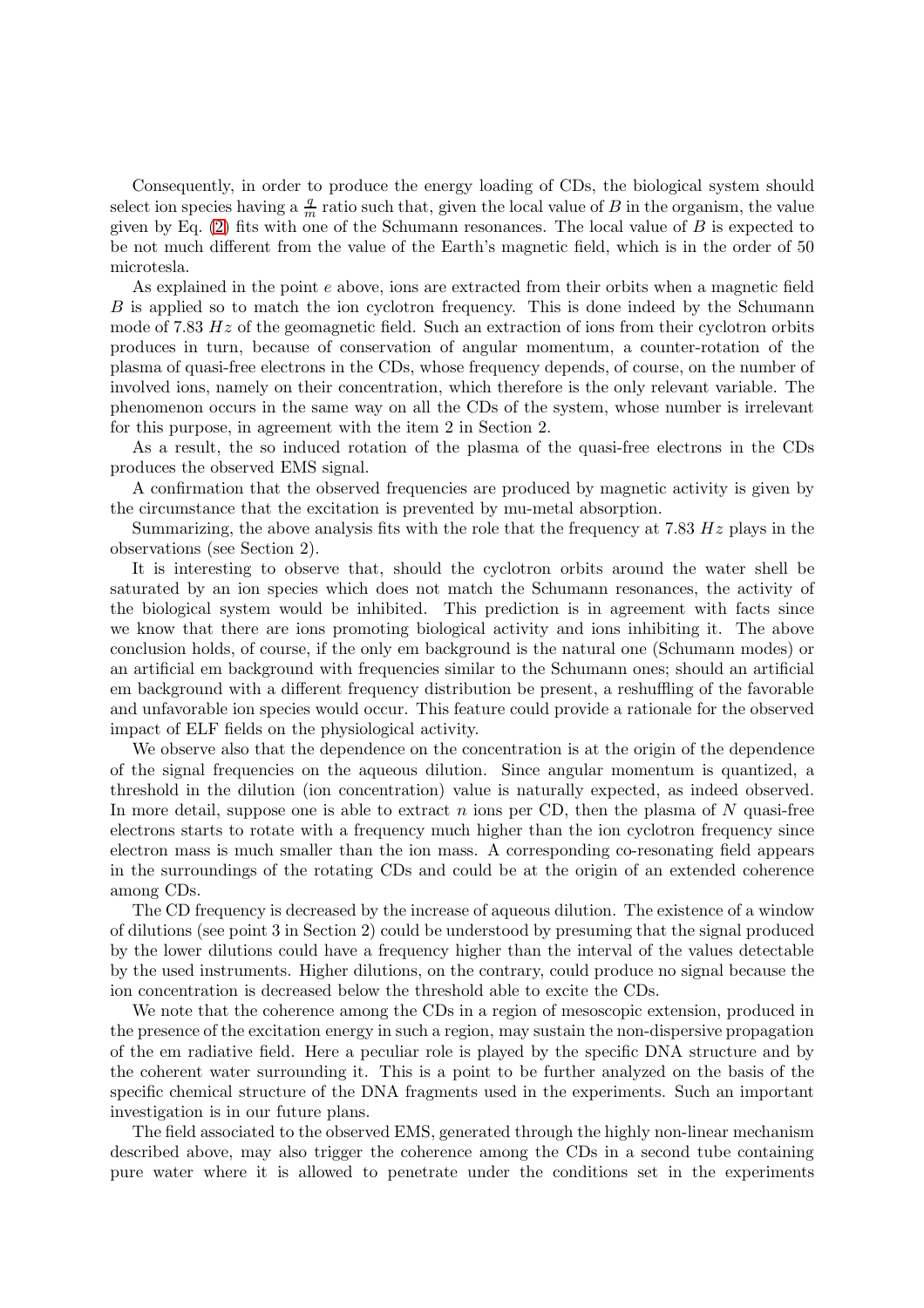described in subsection 2.1. This phenomenon is similar to the proximity effect observed in two superconducting samples or in the arrays of Josephson junctions, by which the samples or the junctions fall into a phase-locking regime. In the case under study, such a phase-locking regime manifests itself in the observed transmission of the excited em field of the water microstructures which surrounded the DNA in the first tube. Once the water CDs of the second tube are excited by the em field coming from the first tube, the DNA is fabricated according to the process suggested in the point  $d$  of the present section. The phase-locking at the specific frequency of the em field propagating in the original DNA tube is clearly reflected in the specificity of the induced water microstructures out of which the original DNA sequence (98 % identical) is recreated. On the other hand, the observed high reproducibility of this experiment finds its explanation in the high stability of the coherent structures (CDs and coherent clusters of CDs) into play. A series of experiments aimed at verifying the correctness of the described theoretical scheme have recently been undertaken.

Finally, we observe that, at the present stage of the theoretical analysis, our discussion can only lead us to qualitative agreement with the features observed in the experiments. For a quantitative fitting we need to introduce specific models in the frame of the general theoretical scheme depicted above. We leave this to a future work.

#### 4. Conclusions and medical applications

In this paper we have described the experiments showing a new property of DNA and the induction of electromagnetic waves in water dilutions. We have briefly depicted the theoretical scheme which can explain qualitatively the features observed in these experiments.

We remark that it is possible to detect the same EMS from the plasma of patients suffering from various infections and chronic diseases. The plasma has to be kept fresh and unfrozen. If the plasma is frozen at  $-70$  °C then one must extract the DNA in order to recover the signals. The DNA can be also extracted from tissue biopsies. The list of diseases in which EMS have been found (such as Alzheimer, Parkinson, Multiple Sclerosis, various neuropathies, chronic Lyme syndrome, rheumatoid arthritis) indicate clearly that their presence is not limited to diseases known to be of infectious origin: The fact that EMS have been found in diseases not known to be of infectious origin is intriguing, and leads us to seek bacterial or viral factors in these diseases. A special case is that of HIV. Signals have been regularly detected coming from HIV DNA sequences in the blood of patients treated by antiretroviral therapy and responding well to that treatment by the disappearance of viral RNA copies in the circulating blood. This would indicate that such DNA comes from a reservoir not accessible to the classical treatment, and not from viral particles circulating in the blood. Moreover, not only the plasma of the patients, but also the red blood cell fraction contains DNA emitting signals. This is intriguing, as the red cells do not contain any cellular DNA, and as the virus does not bind to erythrocyte membrane. The possibility that a third element is involved is under investigation. The hypothesis [\[2\]](#page-9-1) has been put forward that the antiretroviral treatment, which includes reverse transcriptase inhibitors, is itself selecting for a new way of viral DNA replication involving one or several cellular DNA polymerases. As for the M. pirum DNA, it is suggested that the HIV DNA fragments and their nanostructures present in the blood may not originate from cell lysis but, on the contrary, represent pieces of definite size able to recombine in the appropriate recipient cells (lymphocytes) to form whole genomic DNA and finally regenerate infectious virus. Whatever is the origin of this DNA, its easy detection by electromagnetic signals may render it a unique biomarker for attacking the viral reservoir. Its existence in the blood by more classical PCR technology has also been confirmed [\[2\]](#page-9-1). One thus has a powerful tool to test new types of treatment aimed at eradicating HIV infection, which has never yet been achieved, by the treatments actually in use. This is particularly important for patients in countries in which HIV prevalence is very high, (5−10 % in a large part of sub-Saharan Africa). The process of launching clinical trials in